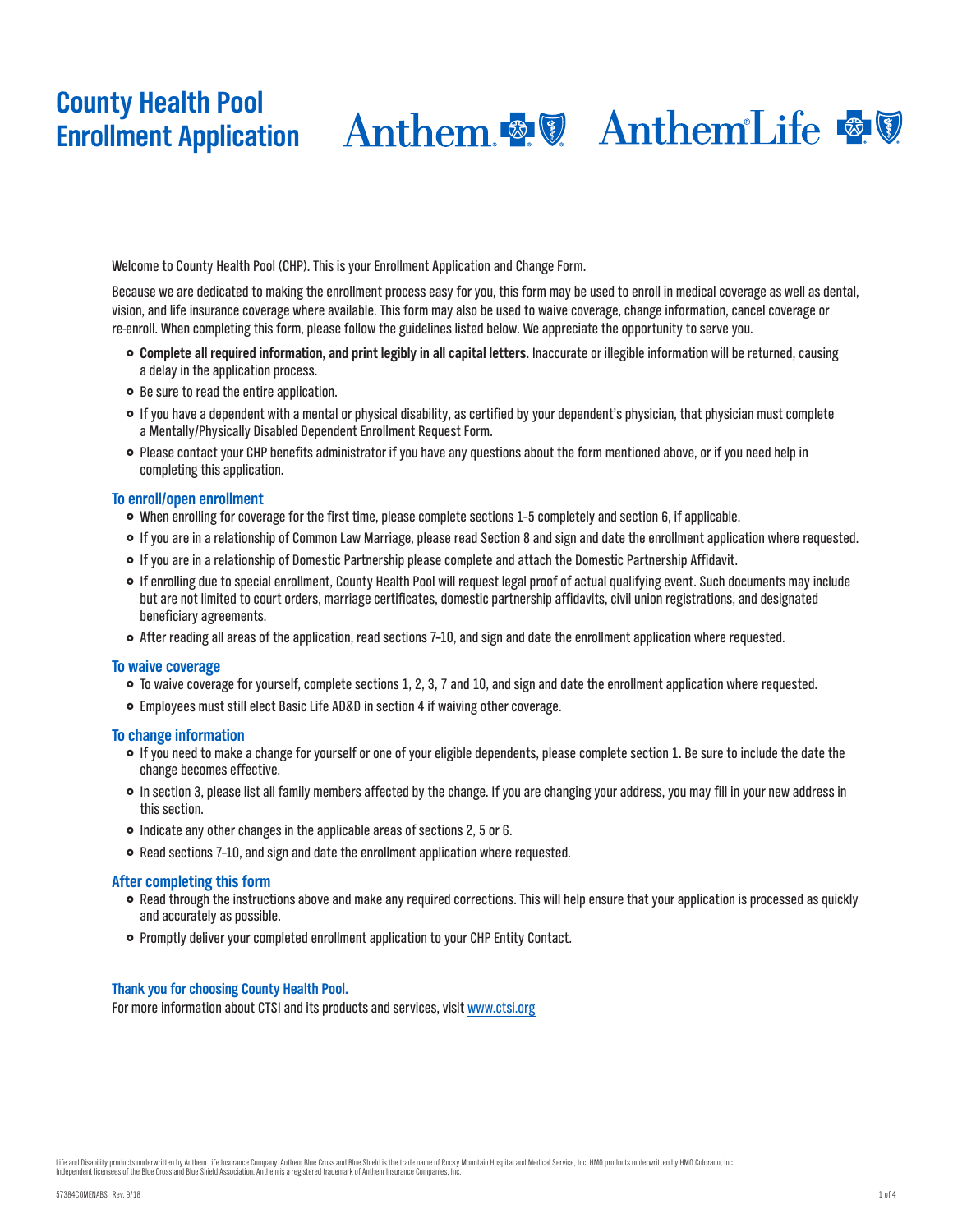# **County Health Pool Enrollment Application and Change Form Medical, Dental, Vision, and Life**

| Check all coverage that applies: $\Box$ Medical<br>$\Box$ Dental<br>$\Box$ Vision<br>$\Box$ Life                                                                                                                                                                                                 |                        |                                          |                        |  |                             |          |                                                              |  |                             |                                                 |                    |                                                                                 |
|--------------------------------------------------------------------------------------------------------------------------------------------------------------------------------------------------------------------------------------------------------------------------------------------------|------------------------|------------------------------------------|------------------------|--|-----------------------------|----------|--------------------------------------------------------------|--|-----------------------------|-------------------------------------------------|--------------------|---------------------------------------------------------------------------------|
| Social Security/Member no. (required <sup>1</sup> )<br>Health group no. (must be completed by employer) Dental group no. (must be completed by employer) Division name<br>(must be completed by employee)                                                                                        |                        |                                          |                        |  |                             |          |                                                              |  |                             |                                                 |                    |                                                                                 |
|                                                                                                                                                                                                                                                                                                  |                        |                                          |                        |  |                             |          |                                                              |  |                             |                                                 |                    |                                                                                 |
| <b>Section 1: Reason for completing application</b>                                                                                                                                                                                                                                              |                        |                                          |                        |  |                             |          |                                                              |  |                             |                                                 |                    |                                                                                 |
| New enrollment<br>$\Box$ Address/phone change<br>$\Box$ Add/change/remove family member(s) $\Box$ Name change (previous name):<br>Beneficiary change                                                                                                                                             |                        |                                          | $\Box$ Late entrant(s) |  |                             |          | $\Box$ Reinstate coverage                                    |  |                             | $\Box$ Other:                                   | $\Box$ Termination |                                                                                 |
| Qualifying event                                                                                                                                                                                                                                                                                 |                        |                                          |                        |  | $\mathbb{R}^n$              |          | Effective date of coverage (MM/DD/YYYY)<br>and the first the |  |                             |                                                 |                    | Date of qualifying event (MM/DD/YYYY)                                           |
| <b>Section 2: Benefits and coverage desired</b>                                                                                                                                                                                                                                                  |                        |                                          |                        |  |                             |          |                                                              |  |                             |                                                 |                    |                                                                                 |
| Ask your employer for coverage available.                                                                                                                                                                                                                                                        |                        |                                          |                        |  |                             |          |                                                              |  |                             |                                                 |                    |                                                                                 |
| MEDICAL BENEFIT PLAN                                                                                                                                                                                                                                                                             |                        | MEDICAL COVERAGE FOR:                    |                        |  |                             |          | AMERITAS DENTAL COVERAGE FOR:                                |  |                             | VISION COVERAGE FOR:                            |                    |                                                                                 |
| $\Box$ PPO Plan A                                                                                                                                                                                                                                                                                |                        | Employee<br>Employee and spouse or child |                        |  |                             | Employee | Employee and spouse or child                                 |  |                             | $\Box$ Employee<br>Employee and spouse or child |                    |                                                                                 |
| $\Box$ Plan B1000<br>$\Box$ HDHP 2500                                                                                                                                                                                                                                                            | Family                 |                                          |                        |  |                             | Family   |                                                              |  |                             | $\Box$ Family                                   |                    |                                                                                 |
|                                                                                                                                                                                                                                                                                                  |                        | Decline and complete                     |                        |  |                             | Decline  |                                                              |  | $\Box$ Decline and complete |                                                 |                    |                                                                                 |
|                                                                                                                                                                                                                                                                                                  |                        | Waiver of Insurance (section 7)          |                        |  |                             |          |                                                              |  |                             |                                                 |                    | Waiver of Insurance (section 7)                                                 |
| Section 3: Employee and family information - Use a separate sheet if needed.                                                                                                                                                                                                                     |                        |                                          |                        |  |                             |          |                                                              |  |                             |                                                 |                    |                                                                                 |
| List yourself and all eligible family members who are applying for or do not want coverage.<br>"Add" indicates the person is being added for coverage. "Change" indicates the person is changing coverage or personal information.<br>"Remove" indicates the person should no longer be covered. |                        |                                          |                        |  |                             |          |                                                              |  |                             |                                                 |                    |                                                                                 |
| $\Box$ Add<br>Employee last name                                                                                                                                                                                                                                                                 |                        | First name                               |                        |  |                             | M.I.     | Gender                                                       |  |                             | Birthdate (MM/DD/YYYY)                          |                    | Relationship                                                                    |
| $\Box$ Change<br>$\Box$ Remove                                                                                                                                                                                                                                                                   |                        |                                          |                        |  |                             |          | $\Box$ Male<br>$\Box$ Female                                 |  |                             |                                                 |                    | Self                                                                            |
| Mailing street address for member correspondence                                                                                                                                                                                                                                                 |                        |                                          |                        |  |                             | City     |                                                              |  |                             |                                                 | State              | ZIP code                                                                        |
|                                                                                                                                                                                                                                                                                                  |                        |                                          |                        |  |                             |          |                                                              |  |                             |                                                 |                    |                                                                                 |
| Home phone no.                                                                                                                                                                                                                                                                                   | Hire date (MM/DD/YYYY) |                                          |                        |  | Date full-time (MM/DD/YYYY) |          | Hours worked/week                                            |  |                             | Earnings: \$                                    |                    |                                                                                 |
|                                                                                                                                                                                                                                                                                                  |                        |                                          |                        |  |                             |          |                                                              |  |                             | $Per: \Box$ Hour                                |                    | $\Box$ Week<br>$\Box$ Year<br>(complete only if Life/AD&D is based on earnings) |
| Cell phone no.<br>Position title<br>Employee email address<br>Full company name                                                                                                                                                                                                                  |                        |                                          |                        |  |                             |          |                                                              |  |                             |                                                 |                    |                                                                                 |
| $\Box$ Add                                                                                                                                                                                                                                                                                       |                        |                                          |                        |  |                             |          |                                                              |  |                             |                                                 |                    |                                                                                 |
| Spouse/Domestic Partner (DP) last name <sup>2</sup><br>$\Box$ Change<br>$\Box$ Remove                                                                                                                                                                                                            |                        | First name                               |                        |  |                             | M.I.     | Gender<br>$\Box$ Male<br>$\Box$ Female                       |  |                             | Birthdate (MM/DD/YYYY)                          |                    | Relationship<br>$\Box$ Spouse<br>$\Box$ np                                      |
| If you and your spouse/DP have different last names, check the applicable box:<br>Social Security no. (required <sup>1</sup> )<br>□ Spouse (Statutory Marriage – if special enrollment, attach marriage certificate) □ Domestic Partnership (attach copy of Domestic Partnership Affidavit)      |                        |                                          |                        |  |                             |          |                                                              |  |                             |                                                 |                    |                                                                                 |
| □ Common-law Marriage - AVAILABLE ONLY IN THE STATE OF COLORADO (Complete Section 8) □ Civil Union (If Special Enrollment, attach Civil Union Registration)                                                                                                                                      |                        |                                          |                        |  |                             |          |                                                              |  |                             |                                                 |                    |                                                                                 |
| <b>Add</b> Dependent last name<br>$\Box$ Change                                                                                                                                                                                                                                                  |                        | First name                               |                        |  |                             |          | M.I. Gender Birthdate (MM/DD/YYYY)<br>$\Box$ Male            |  |                             |                                                 |                    | Relationship                                                                    |
| $\Box$ Remove                                                                                                                                                                                                                                                                                    |                        |                                          |                        |  |                             |          | $\Box$ Female                                                |  |                             |                                                 |                    |                                                                                 |
| Court-ordered Health Care Coverage (attach copy of court order)<br>Social Security no. (required <sup>1</sup> )<br>□ Mentally/Physically Disabled Dependent (attach Mentally/Physically Disabled Dependent form)                                                                                 |                        |                                          |                        |  |                             |          |                                                              |  |                             |                                                 |                    |                                                                                 |
| $\Box$ Add<br>Dependent last name                                                                                                                                                                                                                                                                |                        | First name                               |                        |  |                             | M.I.     | Gender                                                       |  |                             | Birthdate (MM/DD/YYYY)                          |                    | Relationship                                                                    |
| $\Box$ Change<br>$\Box$ Remove                                                                                                                                                                                                                                                                   |                        |                                          |                        |  |                             |          | $\Box$ Male<br>$\Box$ Female                                 |  |                             |                                                 |                    |                                                                                 |
| Court-ordered Health Care Coverage (attach copy of court order.)<br>Social Security no. (required <sup>1</sup> )<br>□ Mentally/Physically Disabled Dependent (attach Mentally/Physically Disabled Dependent form)                                                                                |                        |                                          |                        |  |                             |          |                                                              |  |                             |                                                 |                    |                                                                                 |
|                                                                                                                                                                                                                                                                                                  |                        |                                          |                        |  |                             |          |                                                              |  |                             |                                                 |                    |                                                                                 |
| $\Box$ Add<br>Dependent last name<br>$\Box$ Change                                                                                                                                                                                                                                               |                        | First name                               |                        |  |                             | M.I.     | Gender<br>$\Box$ Male                                        |  |                             | Birthdate (MM/DD/YYYY)                          |                    | Relationship                                                                    |
| $\Box$ Remove<br>$\Box$ Female<br>□ Court-ordered Health Care Coverage (attach copy of court order.)<br>Social Security no. (required <sup>1</sup> )                                                                                                                                             |                        |                                          |                        |  |                             |          |                                                              |  |                             |                                                 |                    |                                                                                 |
| □ Mentally/Physically Disabled Dependent (attach Mentally/Physically Disabled Dependent form)                                                                                                                                                                                                    |                        |                                          |                        |  |                             |          |                                                              |  |                             |                                                 |                    |                                                                                 |
| $\Box$ Add<br>Birthdate (MM/DD/YYYY)<br>Dependent last name<br>M.I.<br>Relationship<br>First name<br>Gender                                                                                                                                                                                      |                        |                                          |                        |  |                             |          |                                                              |  |                             |                                                 |                    |                                                                                 |
| $\Box$ Change<br>$\Box$ Remove                                                                                                                                                                                                                                                                   |                        |                                          |                        |  |                             |          | $\Box$ Male<br>$\Box$ Female                                 |  |                             |                                                 |                    |                                                                                 |
| □ Court-ordered Health Care Coverage (attach copy of court order.)                                                                                                                                                                                                                               |                        |                                          |                        |  |                             |          |                                                              |  |                             |                                                 |                    | Social Security no. (required <sup>1</sup> )                                    |
| $\Box$ Mentally/Physically Disabled Dependent (attach Mentally/Physically Disabled Dependent form)                                                                                                                                                                                               |                        |                                          |                        |  |                             |          |                                                              |  |                             |                                                 |                    |                                                                                 |

1 County Health Pool is required by the Internal Revenue Service to collect this information.

2 A person named as Domestic Partner (DP) under a Certificate of Registered Domestic Partnership.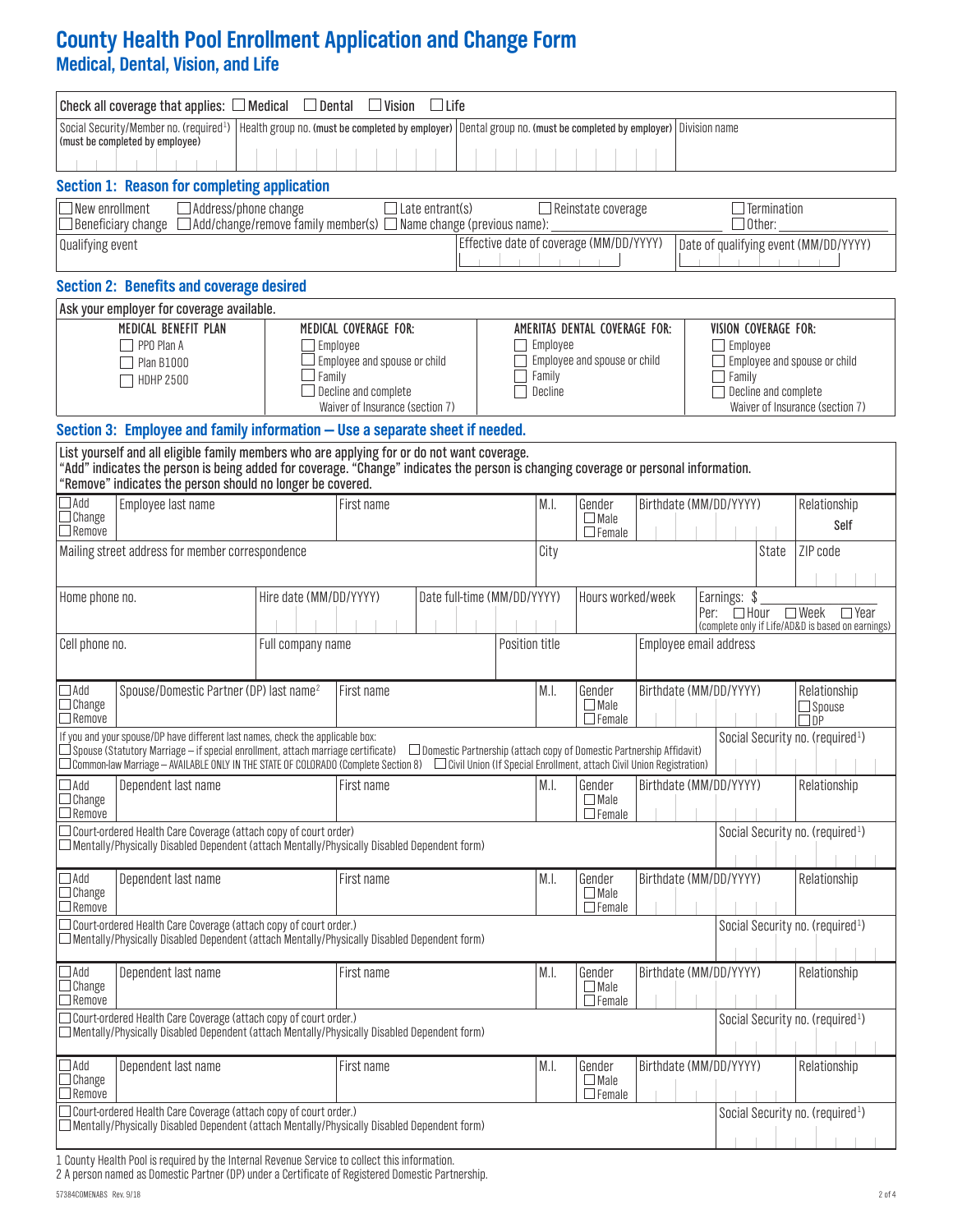# **Section 4: Life insurance — Complete this section for Anthem Life Insurance Company coverage only. See your employer for available coverage.**

| Check applicable box:                           |                                                                                            |       |                     |              |  |
|-------------------------------------------------|--------------------------------------------------------------------------------------------|-------|---------------------|--------------|--|
| $\Box$ Group Term Life<br>$\Box$ Dependent Life | $\Box$ Supplemental Life employee amount: \$<br>$\Box$ Supplemental Life spouse amount: \$ |       |                     |              |  |
| Primary beneficiary last name                   | First name                                                                                 | IM.I. | Social Security no. | Relationship |  |
|                                                 |                                                                                            |       |                     |              |  |
| Primary beneficiary last name                   | First name                                                                                 | IM.I. | Social Security no. | Relationship |  |
|                                                 |                                                                                            |       |                     |              |  |
| Secondary beneficiary last name                 | First name                                                                                 | M.I.  | Social Security no. | Relationship |  |
|                                                 |                                                                                            |       |                     |              |  |
| Secondary beneficiary last name                 | First name                                                                                 | M.I.  | Social Security no. | Relationship |  |
|                                                 |                                                                                            |       |                     |              |  |

# **Section 5: Other insurance**

Have you or any of your dependents had any other health coverage in the last six months, or currently have coverage other than the applied-for coverage?  $\square$  Yes  $\square$  No

If Yes, please complete the section below for all covered members.

| Member name (first, middle initial, last) | <b>Type</b>                                                          | Carrier | Begin (MM/DD/YYYY) | End (MM/DD/YYYY) |
|-------------------------------------------|----------------------------------------------------------------------|---------|--------------------|------------------|
|                                           | $\Box$ Medical $\Box$ Dental<br>$\Box$ Prescription<br>$\Box$ Vision |         |                    |                  |
|                                           | $\Box$ Medical $\Box$ Dental<br>$\Box$ Prescription<br>$\Box$ Vision |         |                    |                  |
|                                           | $\Box$ Medical $\Box$ Dental<br>$\Box$ Prescription<br>$\Box$ Vision |         |                    |                  |
|                                           | $\Box$ Medical $\Box$ Dental<br>$\Box$ Prescription<br>$\Box$ Vision |         |                    |                  |

# **Section 6: Medicare coverage — Complete if you, your spouse/DP or dependent child(ren) have Medicare coverage. Use a separate sheet if needed.**

| -                                                                     |                                              |                                       |                                           |                    |
|-----------------------------------------------------------------------|----------------------------------------------|---------------------------------------|-------------------------------------------|--------------------|
| <b>Member name</b> (first, middle initial, last)                      | <b>Part A effective date</b><br>(MM/DD/YYYY) | Part B effective date<br>(MM/DD/YYYY) | Reason for disability<br>lif under age 65 | Medicare claim no. |
|                                                                       |                                              |                                       |                                           |                    |
|                                                                       |                                              |                                       |                                           |                    |
| If indicating MEDICARE as primary please attach letter to that affect |                                              |                                       |                                           |                    |

If indicating MEDICARE as primary, please attach letter to that affect.

# **Section 7: Waiver of insurance — Complete only if you do NOT want insurance coverage.**

| $\Box$ Spouse/DP<br>$\Box$ Child(ren)<br>Check all who do NOT want insurance coverage<br>$\Box$ Employee    |  |  |  |  |  |  |
|-------------------------------------------------------------------------------------------------------------|--|--|--|--|--|--|
| I/We do NOT want to participate in the group insurance plan, at this time, for the following reason(s):     |  |  |  |  |  |  |
| $\Box$ I/We have other group health insurance. List those covered elsewhere:                                |  |  |  |  |  |  |
| $\Box$ I/We have other individual health insurance. List those covered elsewhere:                           |  |  |  |  |  |  |
| $\Box$ I/We have other group dental insurance. List those covered elsewhere:                                |  |  |  |  |  |  |
| $\Box$ I/We have other group vision insurance. List those covered elsewhere:                                |  |  |  |  |  |  |
| $\Box$ I have no other insurance coverage and I am not interested at this time.                             |  |  |  |  |  |  |
| $\Box$ I am retired from military service.<br>$\Box$ I am a dependent of a uniformed or retired serviceman. |  |  |  |  |  |  |

# **Signature — Required in Section 10**

I hereby certify that I have been given the opportunity to participate in my Employer's Group Insurance Plan underwritten by the company(ies) indicated above. The plan has been explained to me and I decline to participate.

If I am declining enrollment for myself and/or my dependents (including my spouse/DP) because of other group or individual health insurance coverage, I may in the future be able to enroll myself and/or my dependents in this plan, provided that I request enrollment within 31 days after a qualifying event. In addition, if I have a new dependent as a result of marriage, birth, adoption or placement for adoption, I may be able to enroll myself and my dependents, provided that I request enrollment within 31 days after the marriage, birth, adoption or placement for adoption.